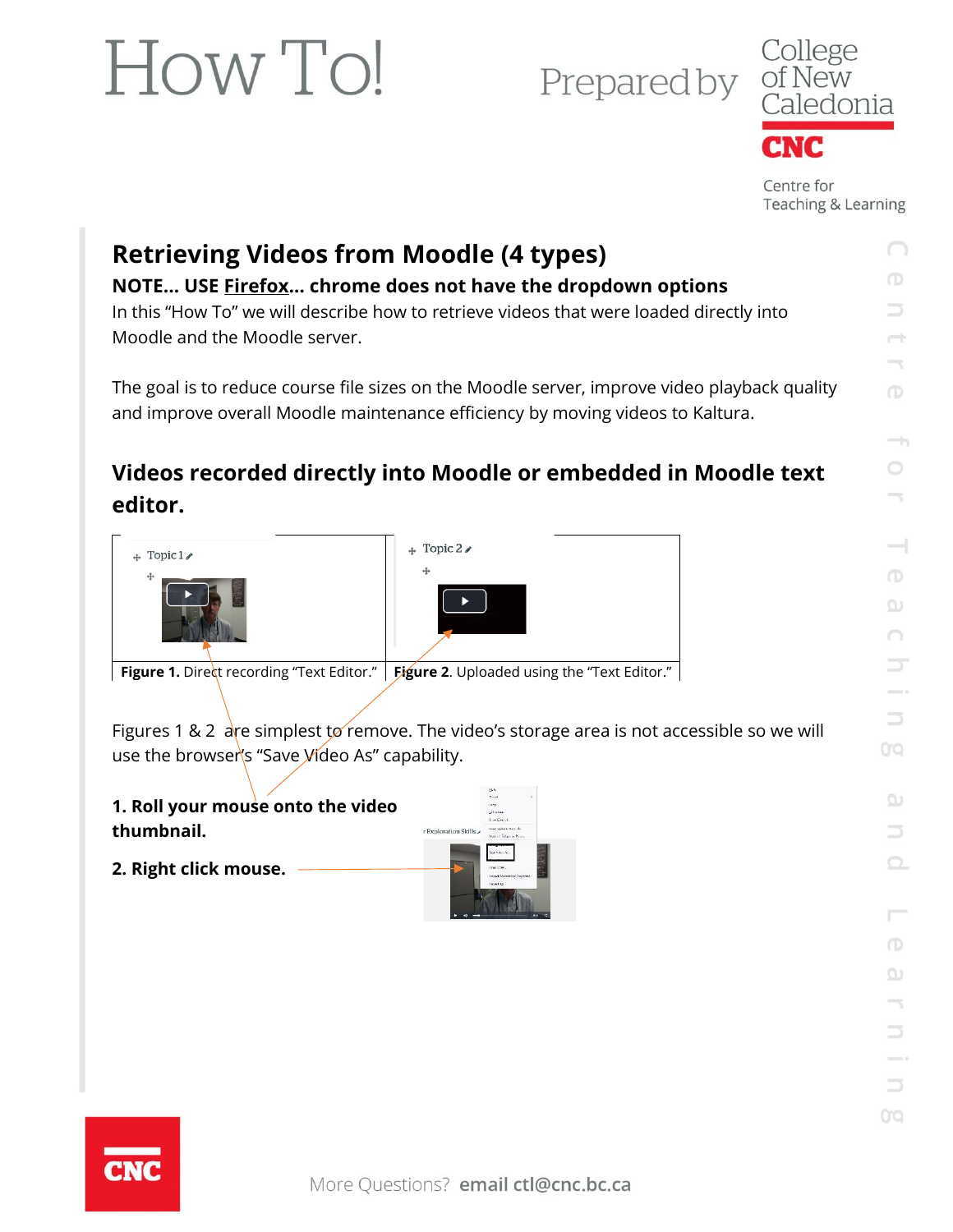### Prepared by

College<br>of New<br>Caledonia **CNC** 

Centre for Teaching & Learning

|                                                                       | <b>M</b> Enter name of file to save to.                                                                                                                                                                                                                                                                                                                                                                                                                                                                                                                                                            |                    |
|-----------------------------------------------------------------------|----------------------------------------------------------------------------------------------------------------------------------------------------------------------------------------------------------------------------------------------------------------------------------------------------------------------------------------------------------------------------------------------------------------------------------------------------------------------------------------------------------------------------------------------------------------------------------------------------|--------------------|
| 3. Choose "Save Video As" from the                                    |                                                                                                                                                                                                                                                                                                                                                                                                                                                                                                                                                                                                    | v D. Seart Private |
|                                                                       | New Sides<br><b>Drawing</b>                                                                                                                                                                                                                                                                                                                                                                                                                                                                                                                                                                        | E. -               |
| drop down menu.<br>5. Choose the folder you'll save the<br>videos in. | and ideal than the C.<br>0.80<br>74 e<br>Type<br>go Panel Le Star D<br>and side cars of Max<br><b>Che Salder</b><br>accepted in the 1970<br><b>JECCOT 199 PM</b><br>File today<br>air Mar Schuck Drs<br>8/2021 1-26 PM<br>File Side<br>Mod Surveyor Hy<br>- la folda<br><b>COMPANY TOTAL</b><br><b>Selecan</b><br><b>ID Natively</b><br><b>Untilical Export</b><br>2/26/2021 10:49:55<br>File folder<br>● 62.351-01。<br><b>Ja Gidde</b><br>(25/2021 10:11 AS<br><b>RIPOLATO CAT</b><br>Lichtecent<br>File folder<br><b>SNADRO CONCORDA CANDIDAD</b><br>Save as type: Format/Bare: beginn) (1wabre) | Tags               |
| 6. Rename the file for easy                                           | A Hide Felders                                                                                                                                                                                                                                                                                                                                                                                                                                                                                                                                                                                     | Cancel             |
| identification.                                                       |                                                                                                                                                                                                                                                                                                                                                                                                                                                                                                                                                                                                    |                    |
| 7. Click "save."                                                      |                                                                                                                                                                                                                                                                                                                                                                                                                                                                                                                                                                                                    |                    |

#### **Videos uploaded as a file / folder or hyperlinked.**

| assignment                                                      | Topic 3 $\epsilon$                                         |
|-----------------------------------------------------------------|------------------------------------------------------------|
| Watch the video! Click Here!                                    | $\bigoplus$ & a File Video                                 |
| <b>Figure 3. Video files</b><br>linked to words.<br>(Hypertext) | Figure 4. Videos uploaded as<br>a File or Folder Resource. |

Retrieving Hypertext Videos.

Figure 3. is a hyperlink created in the "Text Editor". As the "Text Editor" is part of many "resources" in Moodle hyperlinks like this could appear in labels, pages, books, and quizzes. Moodle has different versions of "Text Editors" but the process is the same.

- **1. Turn Editing on in your course.**
- **2. Navigate to the section containing the hyperlink.**
- **3. Open the text editor for that section.**

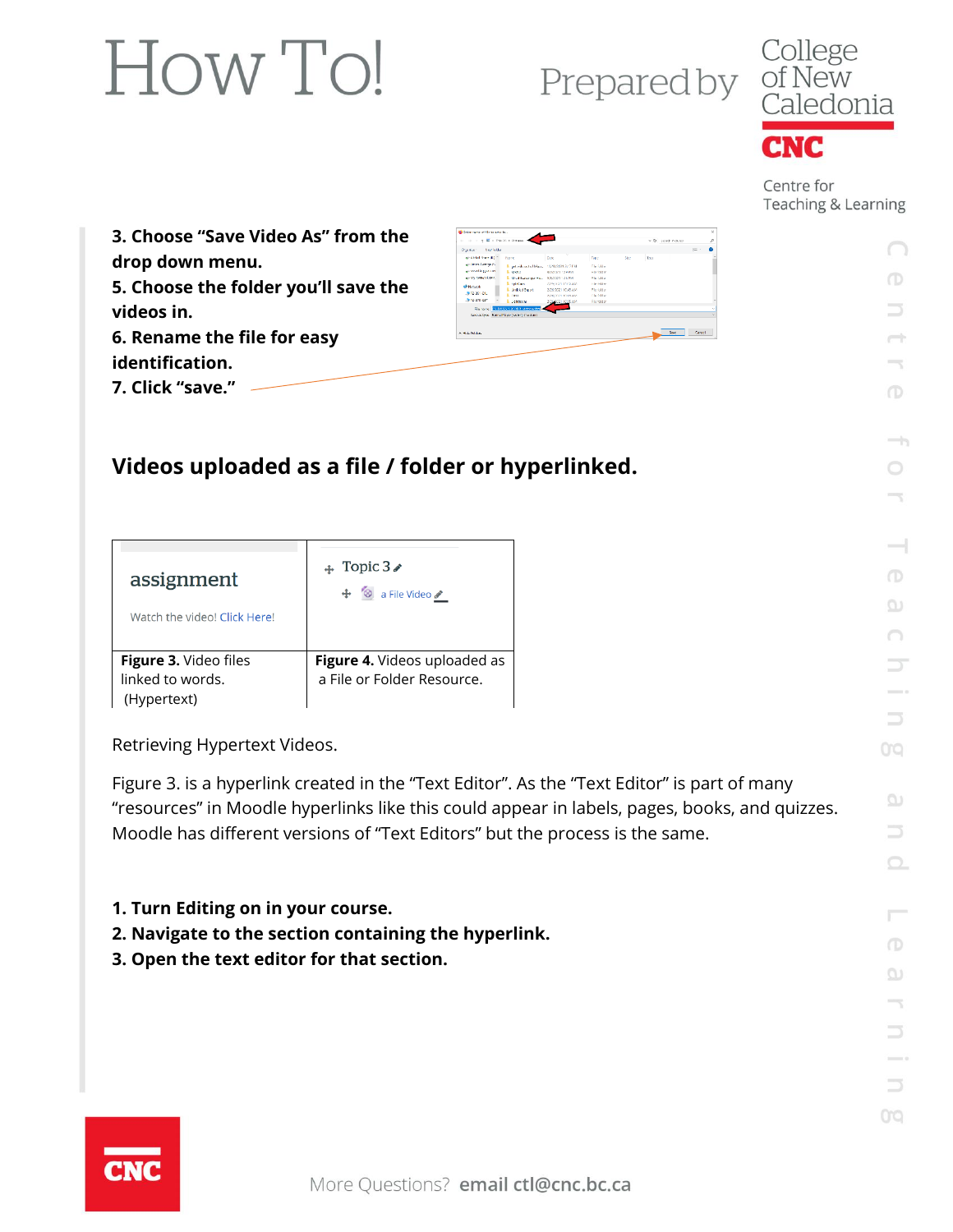Prepared by

College<br>of New<br>Caledonia CNC

Centre for Teaching & Learning

#### Onen Link WID > TOPIC 5 > ASSIGNMENT > EDIT SETTINGS Open Link in New Tab Open Link in New Window Open Link in New Private Window Topic 5<sup>o</sup> Save Link As. Red  $\overline{\mathrm{Cut}}$ **O** assignment  $Copy$  $\overline{1}$   $\overline{A^*}$   $\overline{B}$   $\overline{I}$   $\overline{J^*}$   $\overline{E}$   $\overline{E}$   $\overline{S}$   $\overline{S}$   $\overline{E}$   $\overline{E}$   $\overline{E}$   $\overline{E}$   $\overline{E}$   $\overline{E}$   $\overline{E}$   $\overline{E}$   $\overline{E}$   $\overline{E}$   $\overline{E}$   $\overline{E}$ Paste Delete Select All Search Google for "h Check Spelling **Inspect Accessibility Pro** Inspect  $(Q)$ <p dir="ltr" style="text-align: left;">Watch the video! <a href="https://moodle.cnc.b</br>/draft/196842991/4Chh-1.webm">Click Here</a>:</p></p>>

**5. Find and highlight the "ur"l as in the picture above. Include everything within the quotation marks.**

| 个<br>$\longrightarrow$     | $\blacktriangleright$ This PC $\blacktriangleright$ Pictures |                    |             |      |      | ↓ ひ Search Pictures |            |           |
|----------------------------|--------------------------------------------------------------|--------------------|-------------|------|------|---------------------|------------|-----------|
|                            |                                                              |                    |             |      |      |                     |            |           |
| New folder<br>Organize *   |                                                              |                    |             |      |      |                     | <b>IEE</b> | $\bullet$ |
| Global Share (R:) ^        | Name                                                         | Date               | Type        | Size | Tags |                     |            |           |
| Prince George (S)          | qet vids out of Moo                                          | 10/18/2021 2:17 PM | File folder |      |      |                     |            |           |
| Moodle (\\PFS04            | MRAD                                                         | 9/8/2021 1:29 PM   | File folder |      |      |                     |            |           |
| My Network Driv            | Mrad Scavenger Hu                                            | 9/8/2021 1:26 PM   | File folder |      |      |                     |            |           |
| Network                    | SplitCam                                                     | 7/29/2021 11:10 AM | File folder |      |      |                     |            |           |
|                            | <b>Untitled Export</b>                                       | 2/26/2021 10:49 AM | File folder |      |      |                     |            |           |
| P2-351-01L                 | 2013                                                         | 2/26/2021 10:41 AM | File folder |      |      |                     |            |           |
| P2-379-03T<br>$\checkmark$ | Lightroom                                                    | 2/26/2021 10:35 AM | File folder |      |      |                     |            |           |
| File name:                 | 6559409535904474-video.webm                                  |                    |             |      |      |                     |            |           |
|                            | Save as type: FormatPlayer (webm) (*.webm)                   |                    |             |      |      |                     |            |           |

**9. Rename the file for easy identification.**

**6. Right click the highlighted area.**

**7. A menu will drop down, click on "Save Link as."**

**8. Choose the folder into which the file will go.**



**10. Click "Save"**

#### **4. Click on the </> icon. You may have to expand the editor's menu.**